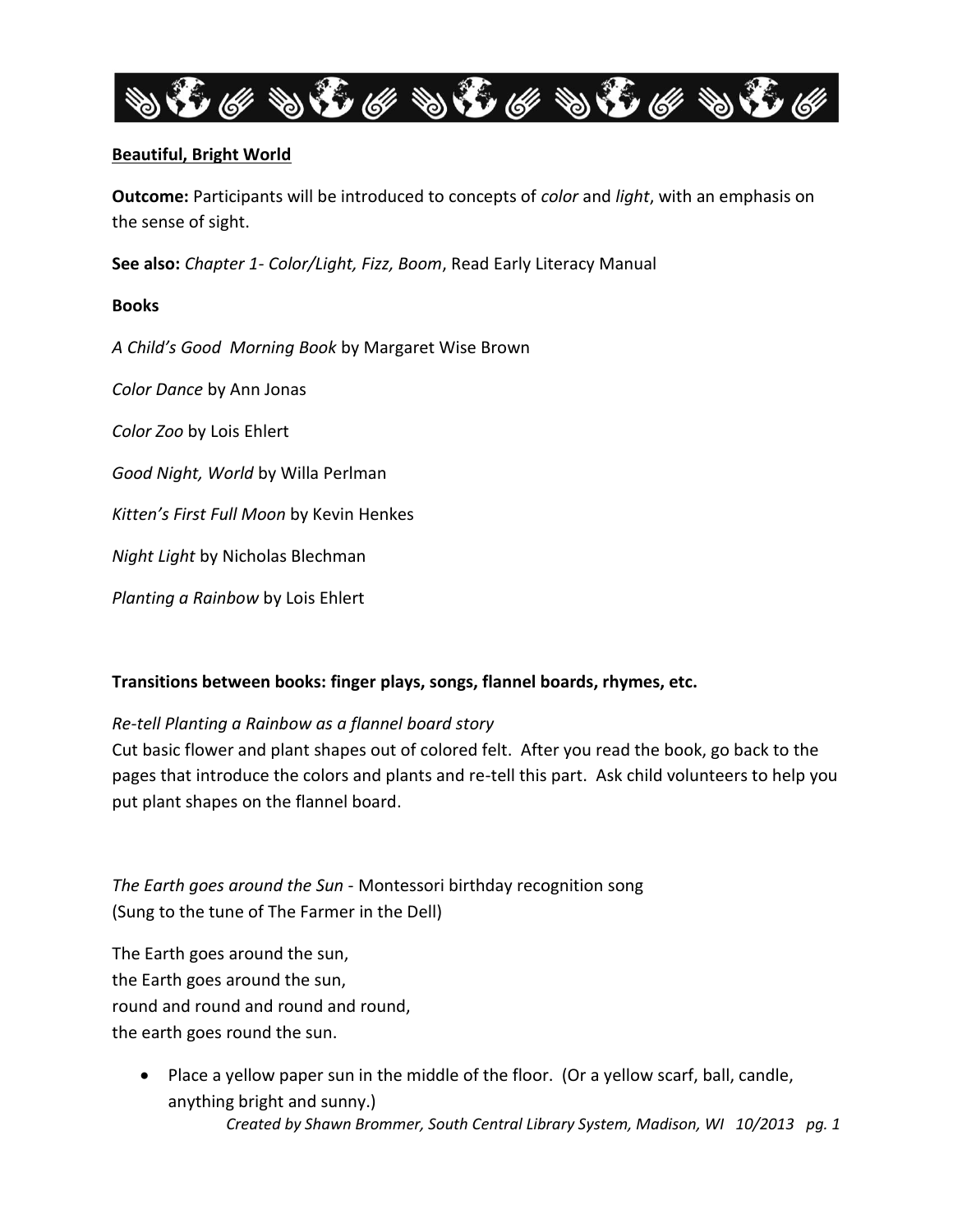

- Give each participant a blue circle cut out of paper to represent the earth. (Or a blue scarf, blue marble, blue yarn, etc. to represent the earth.)
- As you sing the song, children form a circle and move around the sun.
- Sing the song  $4 5$  times.
- Have children sit down near the sun when the number of times the song is sung represents their ages. (i.e., two-year-olds sit down after the song is sang twice, threeyear-olds, three times.)

# Recorded music to play:

- *I'm Being Followed by a Moon Shadow* (Cat Stevens)
- *Lovely Day* (Bill Withers or Elizabeth Mitchell)
- *May There always be Sunshine* (traditional, Jim Gill)
- *Rocky Road* (Peter, Paul and Mary or Elizabeth Mitchell & Dan Zanes)
- *Sunny Day* (Sesame Street theme song)
- *You are my Sunshine* (traditional)

# **Art and other activities**

# *Matching game:*

Make a color matching game. Use construction paper, card stock, paint samples, scrap book paper, etc., glued to larger pieces of white paper. (Teen volunteers – make the game pieces.)

# *Light activity:*

Shine a flashlight through clear and translucent items to demonstrate transparency. Then shine a light through solid items to demonstrate opaqueness.

**Message for parents:** When we point out the differences between light and dark we introduce basic science skills to our children.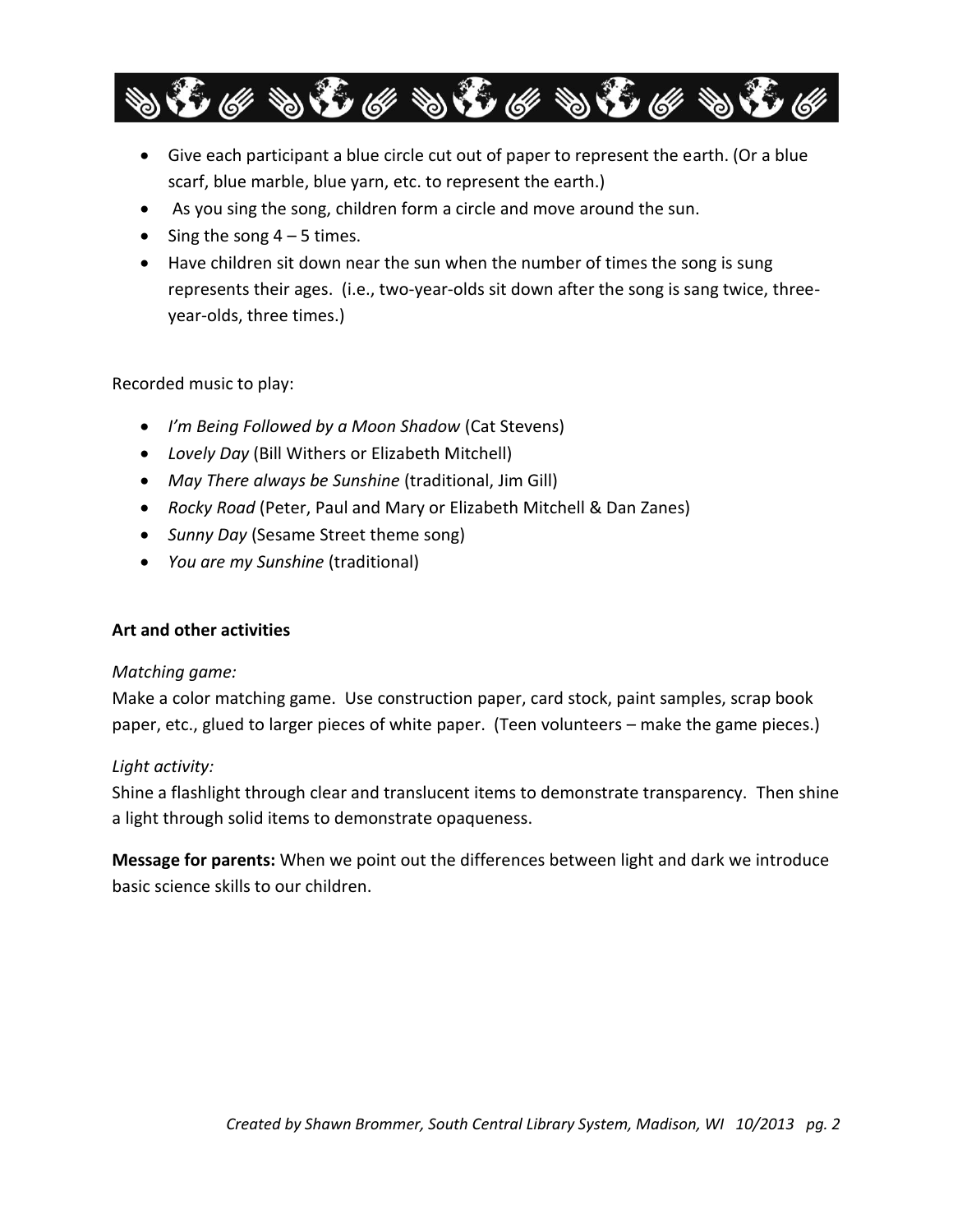

# **Observation Exploration**

**Outcome:** Participants will be introduced to the concept of learning and understanding through the method of observation, with an emphasis on the five senses.

**See also:** *Chapter 8 - Senses/Perception* Fizz, Boom, Read Early Literacy Manual

#### **Books**

*Brown Bear, brown bear, what do you see?* by Bill Martin *Eat up, Gemma* by Sarah Hayes *Five for a Little One* by Chris Raschka *I call my hand gentle* by Amanda Haan *My Five Senses* by Margaret Miller *The Nice Book* by David Ezra Stein *We're going on a bear hunt* by Michael Rosen

# **Transitions between books: finger plays, songs, flannel boards, rhymes, etc.**

Provide instruments for children to play. Note the differences between a quiet instrument, such as a rain stick, and a louder one, such as a whistle.

Play recordings of rain, of sea gulls, birdsongs, etc. between activities.

- Search for birdsongs -Macaulay Library, Cornell University [http://macaulaylibrary.org](http://macaulaylibrary.org/)
- Recordings of Nature blog recordingsofnature.wordpress.com
- Recordings of whale songs [www.oceanmammalinst.org/songs.html](http://www.oceanmammalinst.org/songs.html)

# *I've got ten little fingers* fingerplay

*Created by Shawn Brommer, South Central Library System, Madison, WI 10/2013 pg. 3* I've got ten little fingers (wiggle all fingers in air) and they all belong to me (point to self) I can make them do things, would you like to see? (point out, away from self) I can raise them high (raise hands above head) and low (drop hands to knees) and wave them to and fro (wave hands & wiggle fingers from side to side) and open them wide (hands in front, fingers outstretched) and close them tight (close hands into soft fists) and put them in my lap, like so. (put hands in lap)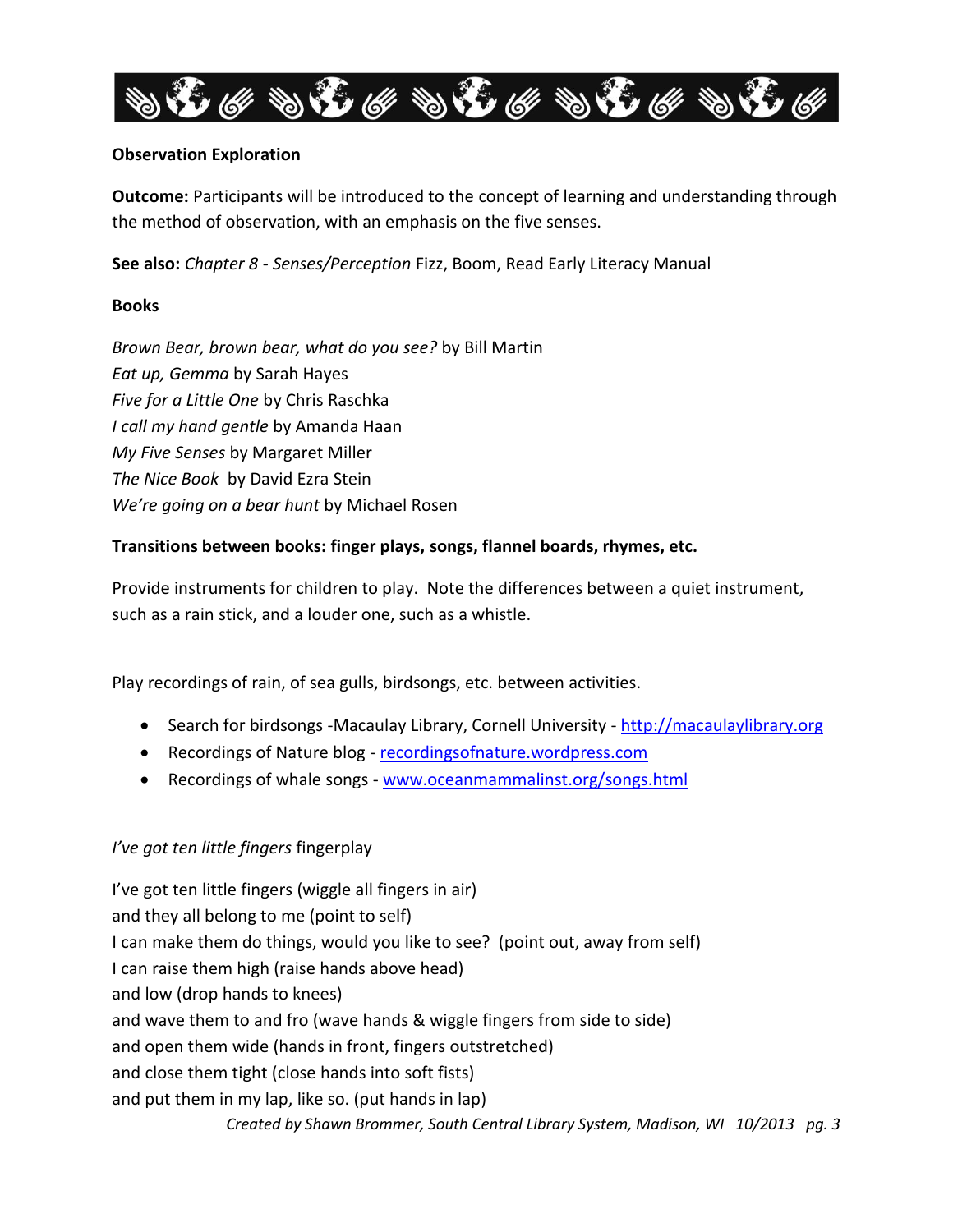

#### **Art and other activities**

Provide a variety of items with different textures, i.e., cotton balls, silky scarves, pine cones, sand paper blocks, damp sponge, etc., on a table or hidden in gift bags. Ask children to feel the items and describe how they feel. How are some items similar? How are the items different from one another. Draw the items and label them with descriptive words. Try a similar sensory activity with different items to smell or taste.

Teen volunteer activity: Teens create homemade instruments that are given to younger children. Hand out instruments and practice playing soft, loud, fast, slow. Make a parade and stomp feet hard and soft, move fast and slow. Point out that we are playing with opposites.

Teen volunteer activity: Teens create homemade play dough – make dough from different recipes so that different textures, colors and scents are available. Provide molds, cookie cutters, blunt plastic knives, rolling devices, etc., for children to use with dough. Check out the book *Mudworks: Creative Play, Dough and Modeling Experiences* by Maryann Kohl or search the internet for different play dough recipes – there are a ton of them!

#### **Message for parents:**

Children are often able to focus and listen best when their hands are busy. Their brains are engaged and growing when they are active and when all the senses are engaged.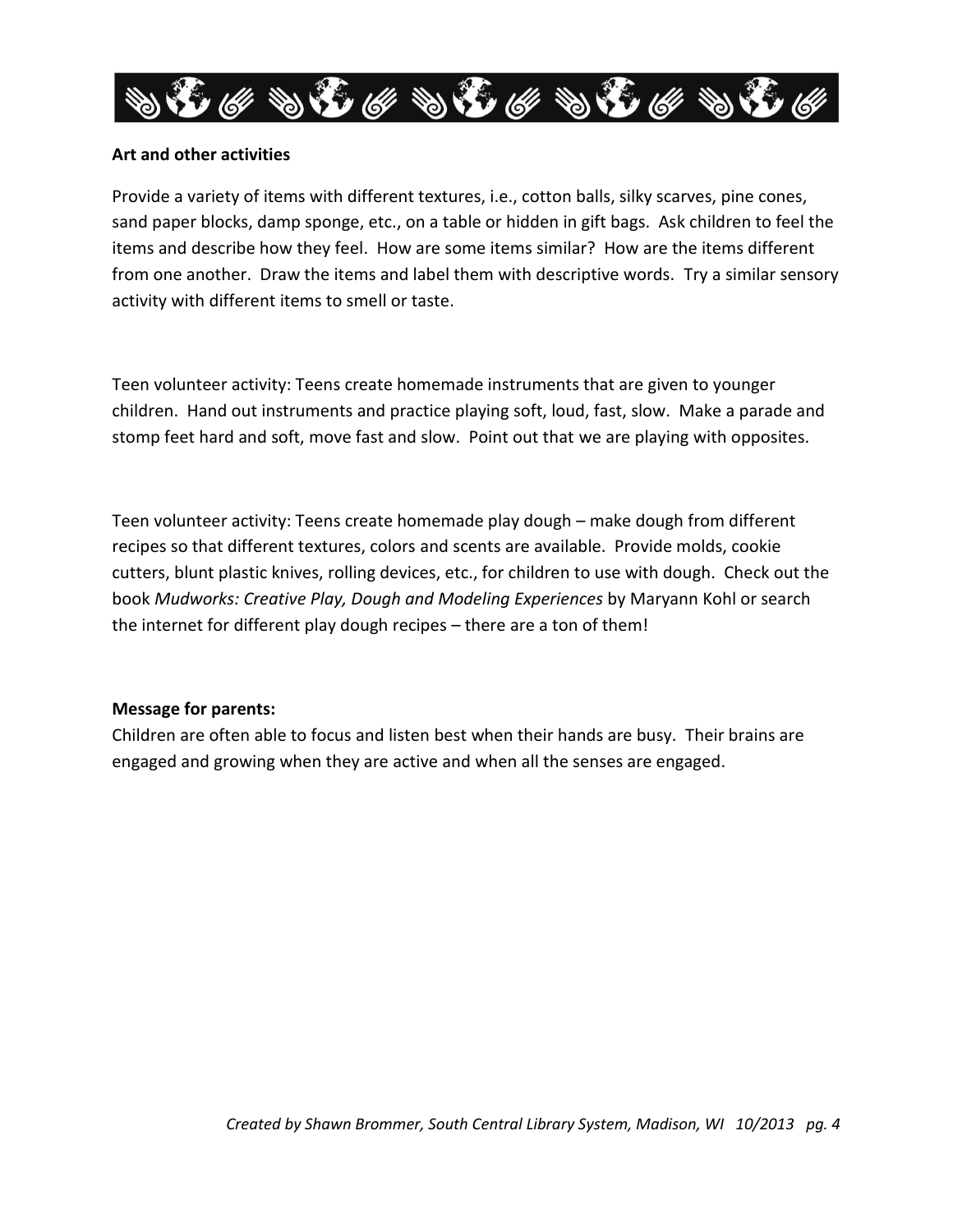

# **Build It Up!**

**Outcome:** Participants will be introduced to new words and early math concepts.

#### **Books**

*Block City* by Robert Lewis Stevenson *Busy Building Book* by Sue Tarsky *Cool City* by Sean Kenney *Goodnight, Goodnight Construction Site* by Sherri Duskey Rinker *Jack the Builder,* by Stuart Murphy *Job Site* by Nathan Clement

# **Transitions between books: finger plays, songs, flannel boards, rhymes, etc.**

*I'm a Little Dump Truck* (From *I Dig Big Machines*, Chapter 2, pg. 37, 2013 SLP Early Literacy Manual) Adapted by Kapila S. Love and Sarah Northshield

(Sung to the tune of *I'm a Little Teapot*)

I'm a little dump truck strong and stout (make arm motions demonstrating strength and stoutness)

Hauling stuff around is what I'm about (motion carrying things)

When I get all filled up the workers shout (cup hands by mouth as if shouting)

Dump me over and pour me out (tip to one side, or interlace fingers, stretch arms out and bend forward)

# *Color Houses Flannelboard story*

Need: Felt pieces 6different colors, brown felt

Cut the six different felt pieces into houses about 4-6 inches. Cut the brown felt into a simple mouse shape – 3 – 5 inches. Before storytime, hide the mouse under a house and when your program begins ask children to guess which color under which the mouse is hiding. Ask children to count the number of houses and identify the colors. This is a great storytime opening activity and Shawn learned it from Linda Colby, Mount Horeb, and Svetha Hetzler, Middleton.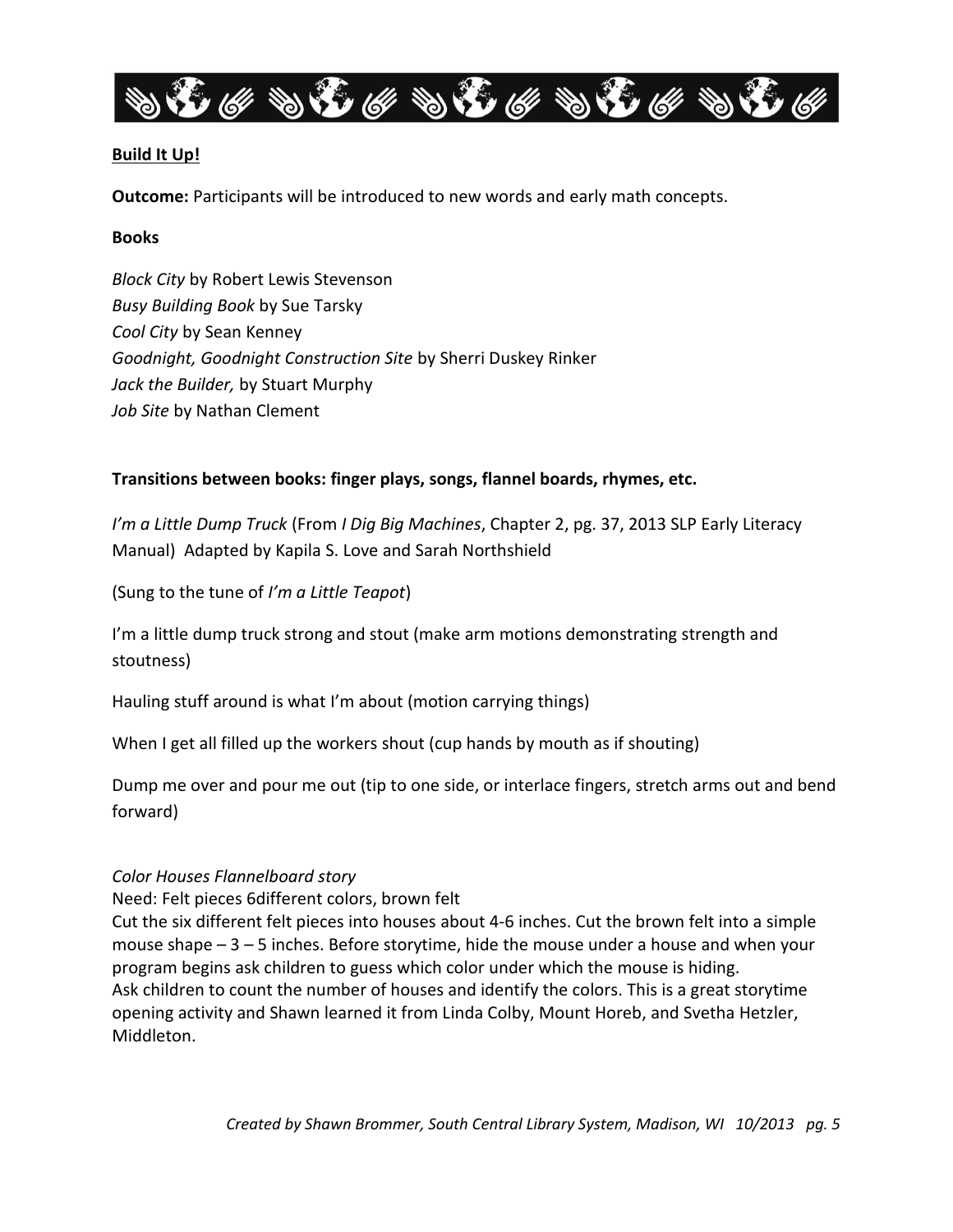

# *Tangram felt or magnet board*

Cut felt or magnet tangram shapes – begin by having the shapes form a square.



Ask children what shape they see. Then remove each shape from the square and define the specific shape by geometric name. Ask kids to identify basic shape names. Then ask if anyone sees a cat – a duck – a rabbit and create animal shapes out of the tangrams. Animal puzzle directions are available at: [kids.nationalgeographic.com/kids/games/puzzlesquizzes/geoshapes](http://kids.nationalgeographic.com/kids/games/puzzlesquizzes/geoshapes/)

# **Art and other activities**

Teen volunteer activity: Have teens cut tangrams out of paper, felt, fabric, sandpaper, magnet sheets, etc. Hand out tangrams to children and storytime and encourage them to create their own forms.

Teen volunteer activity: Bring in pre-cut slices of small wooden branches with bark still attached. Teens sand and smooth the surfaces and sides to create natural round blocks. Hand the natural blocks out at storytime and encourage children to build their own structures.

# **Message for parents:**

When children build with blocks and play with shapes they are building early math and geometry skills. Block play is important work!



*Created by Shawn Brommer, South Central Library System, Madison, WI 10/2013 pg. 6*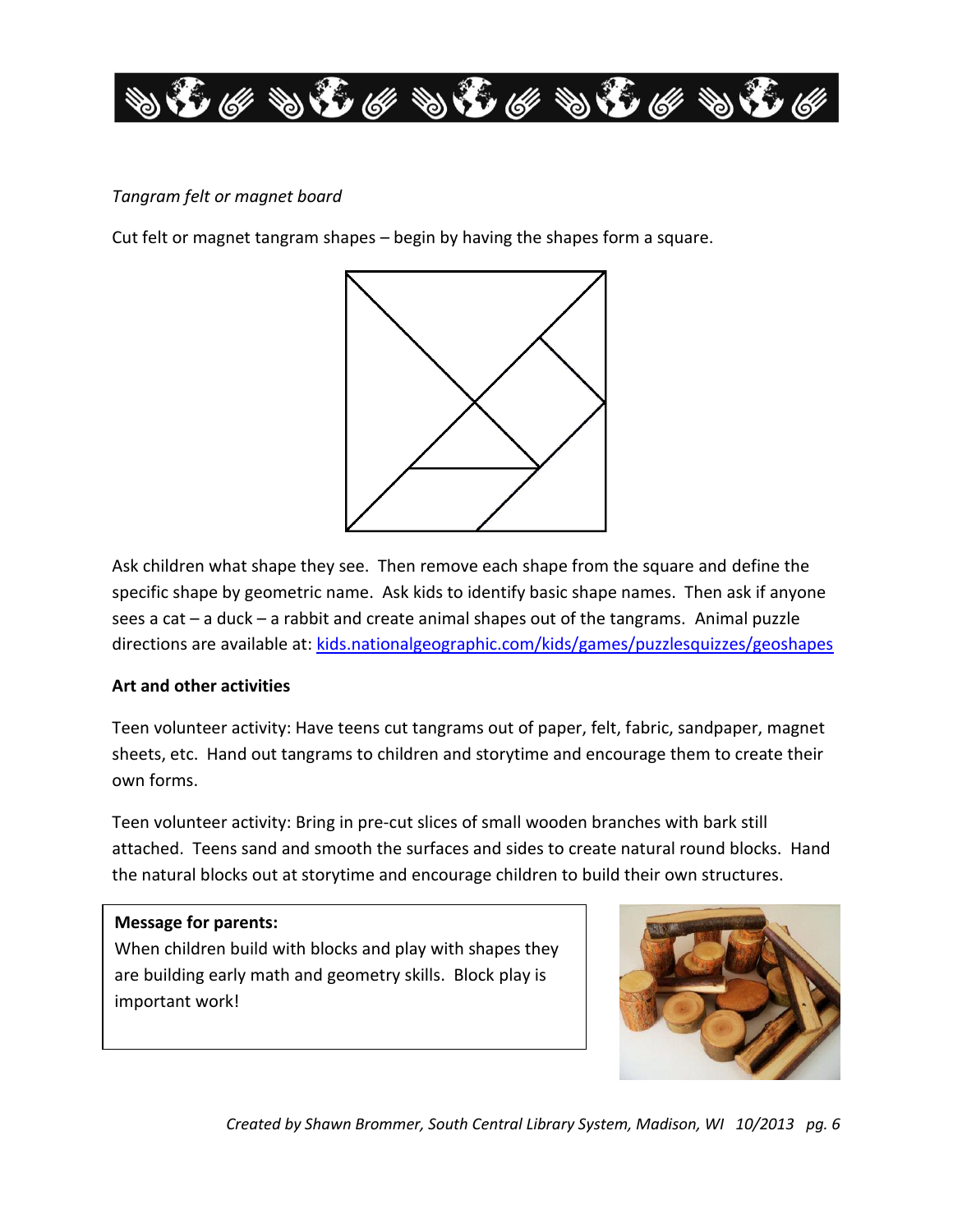

#### **Weather report**

**Outcome:** To encourage children and their parents and caregivers to explore the natural world.

**See also:** Chapter 2 – *Weather/Meteorology, Fizz, Boom*, Read Early Literacy Manual.

#### **Books**

*Beach Day* by Holly Keller *Hooray for Summer* by Kazuo Iwamura *No Two Alike* by Keith Baker *The Snowy Day* by Ezra Jack Keats *Under My Hood I Have a Hat* by Karla Kuskin *Waiting out the Storm* by JoAnn Early Macken

# **Transitions between books: finger plays, songs, flannel boards, rhymes, etc.**

#### *Itsy Bitsy Spider* story extenders

- Re-tell the story using props
- Re-tell the story using puppets
- Re-tell the story using flannel or magnet board
- Ask children to act out the song

Recorded music to play:

- *Lovely Day* (Bill Withers or Elizabeth Mitchell)
- *May There always be Sunshine* (traditional, Jim Gill)
- *Sunny Day* (Sesame Street theme song)
- *You are my Sunshine* (traditional)
- *If all of the Raindrops* (traditional, Hans Mayer)

See Chapter 2 – *Weather/Meteorology, Fizz, Boom*, Read Early Literacy Manual for more fingerplay ideas.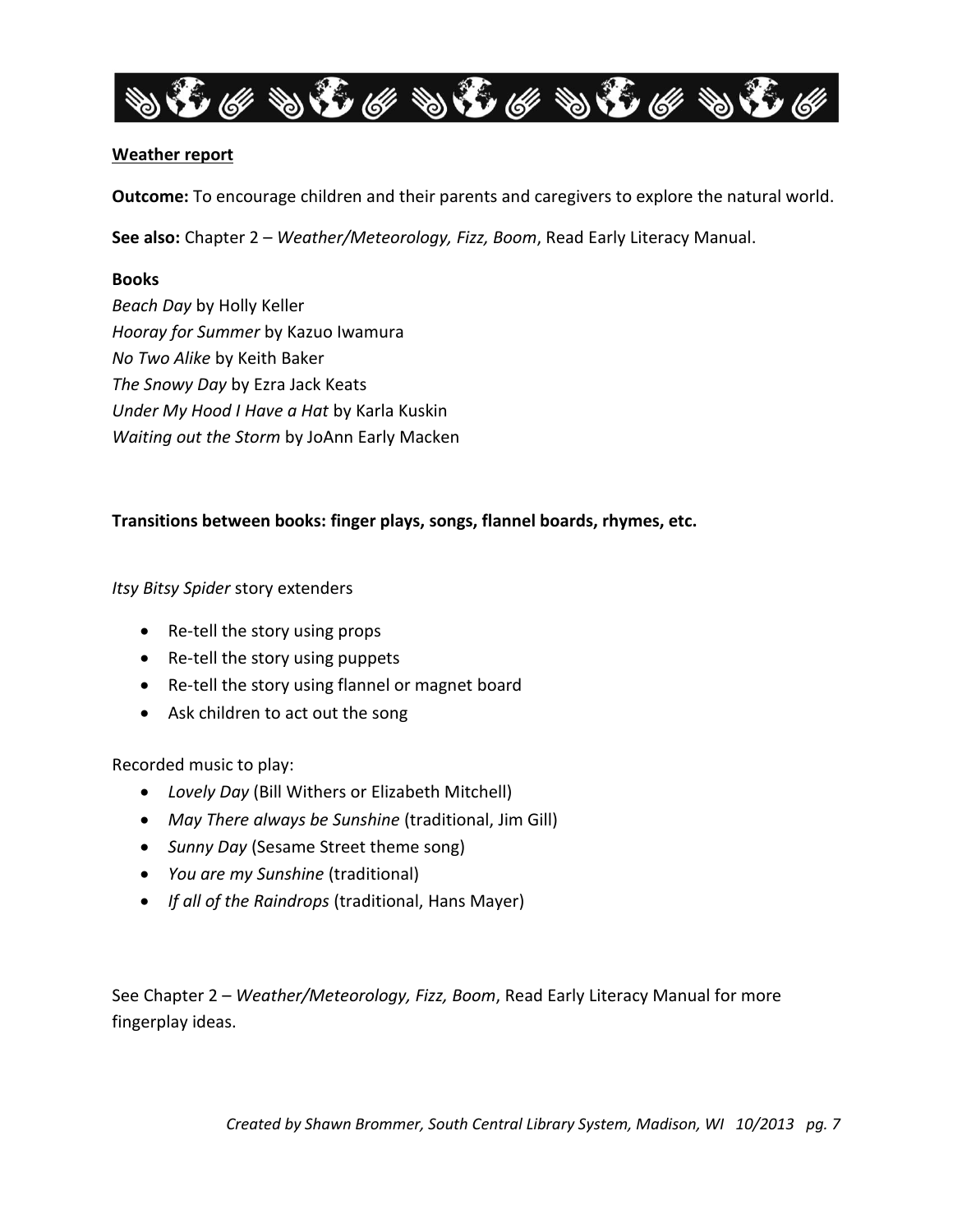

#### **Art and other activities**

*Make a Teru Teru Bozu*

Page 43, Chapter 2 – *Weather/Meteorology, Fizz, Boom*, Read Early Literacy Manual.



*Teen volunteer activity:* Teens make paper pinwheels. Pass out pinwheels to children and ask them to experiment with ways to make the pinwheels turn. Set a safety fan on low and allow children to put pinwheels in front of fan. Ask kids to describe what made the pinwheels turn and write their descriptions down on a white board, chalk board, flip chart, etc. Draw key parts of their descriptions, too.

*Teen volunteer activity:* Teens make paper crowns that represent different weather elements (suns, snowflakes, raindrops, falling/blowing leaves, etc). Pass crowns out to children, play some recorded music and have a weather dance party. Experiment with fast and slow music, loud and soft, different types, etc.

#### **Message for parents:**

Children love to hear their favorite books, stories, rhymes and songs over and over again. Repeated readings of favorite books are the way kids learn new words and this helps them prepare for school.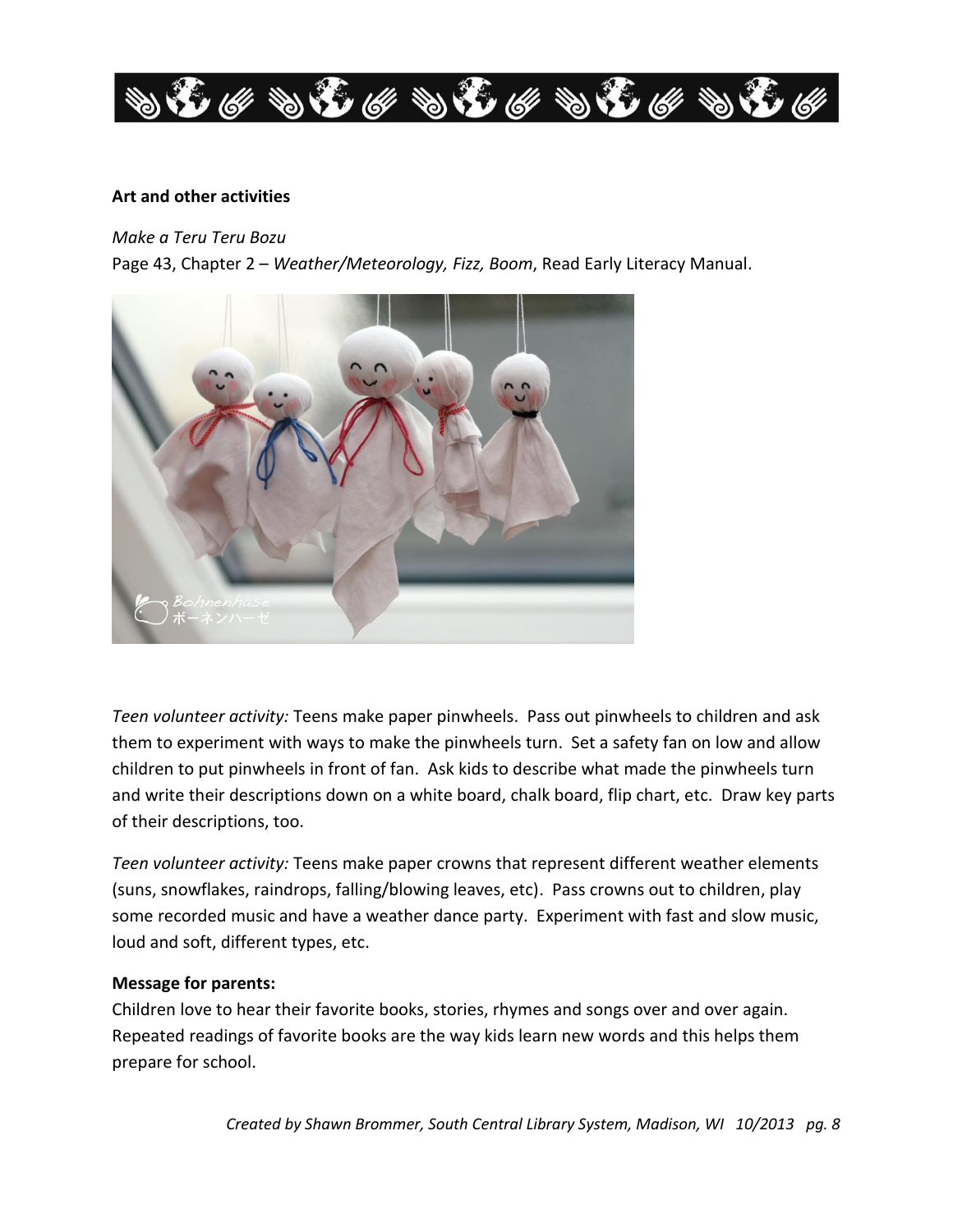

#### **Mix it Up!**

**Outcome:** To encourage children to experiment and create new things.

#### **Books**

*Chop, Simmer, Season* by Alexa Brandenberg *Color Dance* by Ann Jonas *Pouch* by David Ezra Stein *This is the Bread I Baked for Ned* by Crescent Dragonwagon *Yo! Yes?* by Chris Raschka

# **Transitions between books: finger plays, songs, flannel boards, rhymes, etc.**

Re-tell *Mouse Paint* by Ellen Stoll Walsh as a flannel board story. See Flannel Friday instructions on the Narrating Tales of Preschool Storytime blog: [nikarella.wordpress.com/2011/07/01/flannel-friday-mouse-paint](http://nikarella.wordpress.com/2011/07/01/flannel-friday-mouse-paint/)



*Sing: Make New Friends*

Make new friends, But Keep the old, One is silver And the other's gold.

Circle's round, it has no end,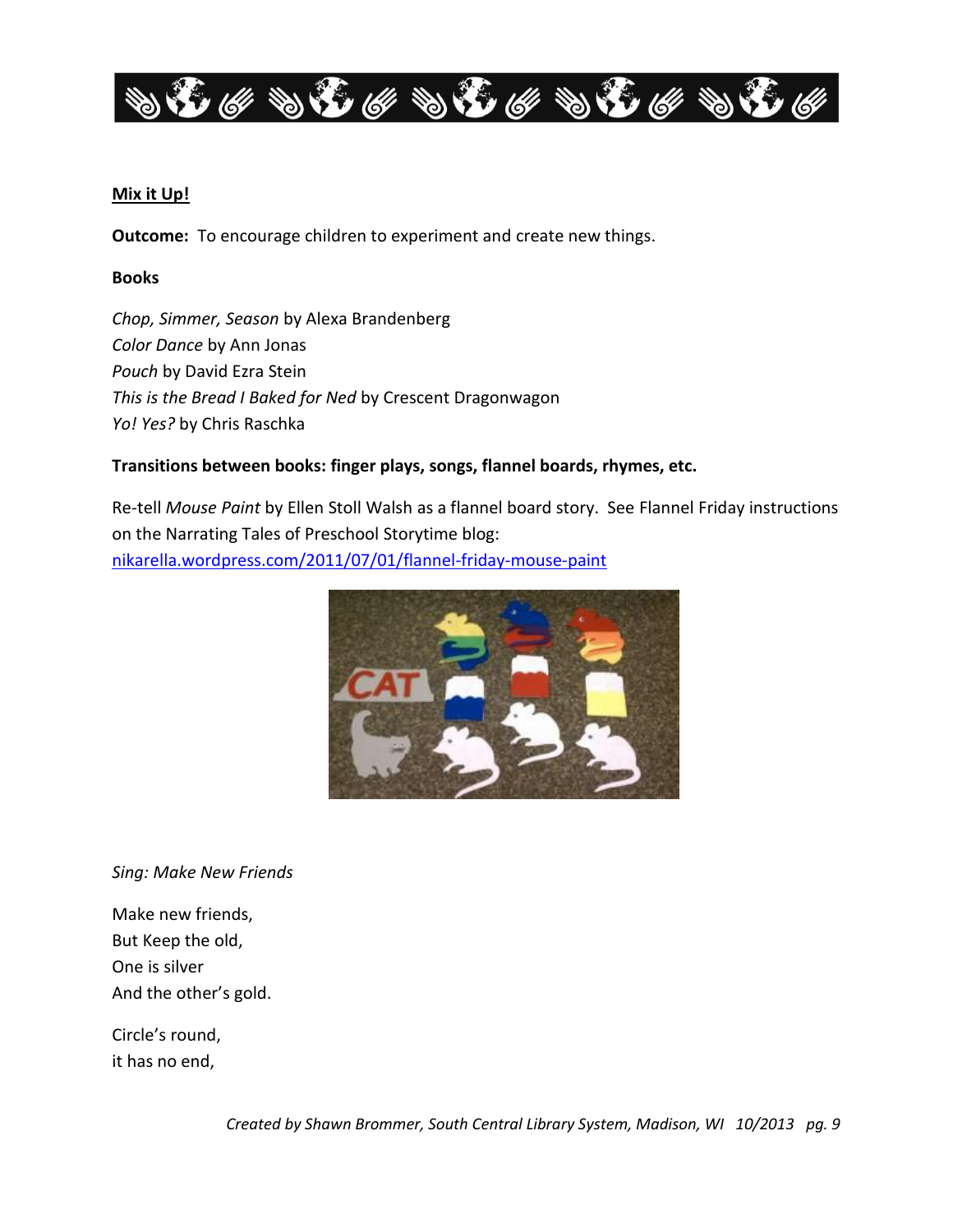

that's how long I want to be your friend.

Pass out crayons and paper. Repeat the song a few times asking kids to draw big circles on the paper. Challenge kids to reverse the direction that they draw their circles.

# **Art and other activities**

# *Parachute/Sheet activity*

Bring in a sheet or use a parachute and spread it on the floor. Children and parents sit or kneel on the floor holding onto the sheet/parachute and shake it up and down. Toss some lightweight balls, scrunched up paper, silky scarves, balloons, etc. into the middle of the sheet/parachute and shake fast, slow, hard, soft. Play different types of music and shake to the beat.

# *Color mixing:* Need: yellow and blue poster paint Clean plate 2 Paint brushes Large sheet of white paper Display easel, large piece of cardboard with a binder clip, etc.

YOU put a small dab of yellow and blue paint on opposite sides of the plate. Paint a sun with the yellow paint. Paint a river or pond with the blue paint. Dip the yellow paint brush into the blue paint. WOW! Mix to a nice shade of green and paint some grass in your painting.

# *Make salsa*

This activity is especially fun in late summer if you have a garden! Bring in whole tomatoes, green onions, peppers, cilantro, salt, pepper, olive oil (opt.). Have a cutting board, knife, mixing spoon for your use. Talk about knife safety and about safe ways kids can help in the kitchen or garden. Put on some music to listen to while you chop up the ingredients and mix them together. Kids can take turns adding ingredients, mixing, etc. Serve the salsa in individual cups with chips.

# **Message for parents:**

Kids love to pour and mix and get messy when they create. This type of play strengthens early artistic and science skills. Create an environment that allows them to successfully play this way by laying out a sheet or tarp and let them experiment!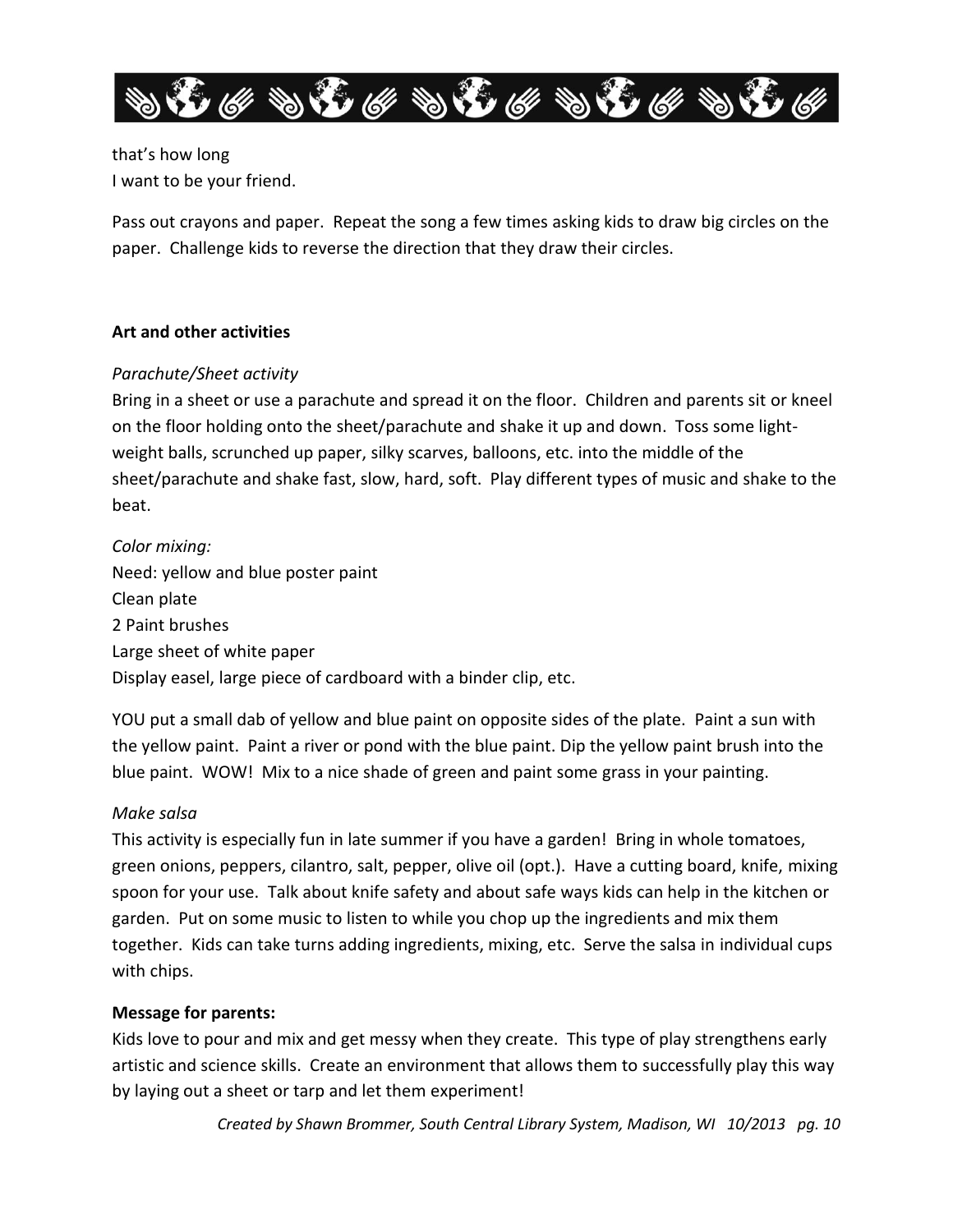

# **Pop it Up!**

**Outcome: Children will connect with books and stories through movement.**

#### **Books:**

*123 Pop* Rachel Isadora

*Hop on Pop* by Dr. Seuss

*If You're Happy and You Know It* by David A. Carter (Pop up book)

*Pete the Cat and his Four Groovy Buttons* by Eric Litwin

*The Three Little Pigs and the Somewhat Bad Wolf* by Mark Teague

*Toot and Pop* by Sebastien Braun

#### **Transitions between books: finger plays, songs, flannel boards, rhymes, etc.**

*I'm a Little Popcorn* (Sung to I'm a Little Tea Pot)

I'm a little popcorn in a pot.

Heat me up and watch me pop.

When I get all fat and white, I'm done

Popping corn is lots of Fun! (Everyone gets down very low for the first part of the song. At the end jump way up high together on the word FUN)

# *Popcorn Song* (Gershon Kingsley)

Pass out silky scarves. Play the **Popcorn Song** and ask kids to toss their scarves fast and slow, up high and down low.

# *Pop goes the weasel*

Sing or play a recorded version of Pop Goes the Weasel. Have children form a circle and hold hands and sing the song. Repeat it a few times, sitting down on the last time the group sings, "Pop goes the weasel."

*Created by Shawn Brommer, South Central Library System, Madison, WI 10/2013 pg. 11*